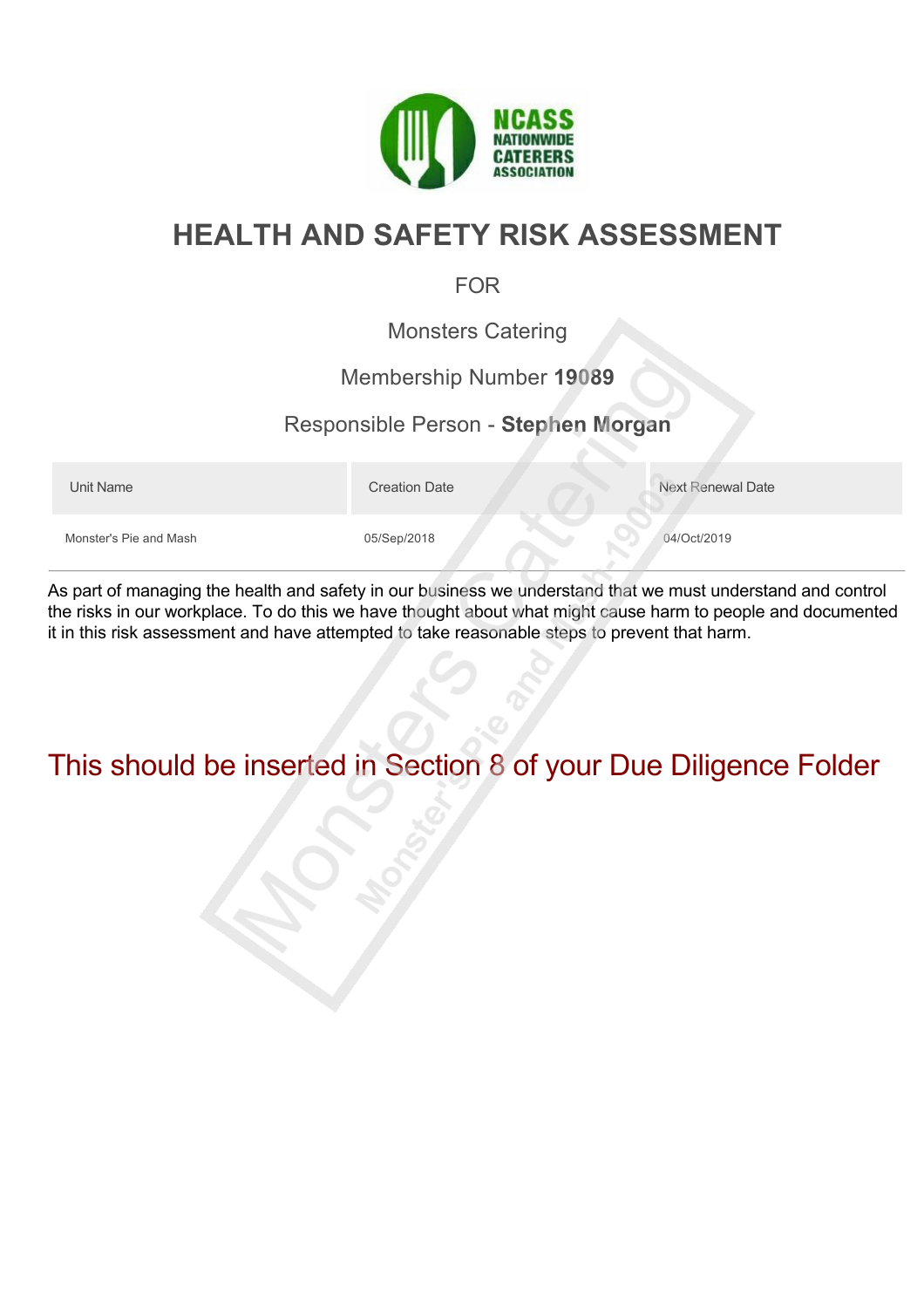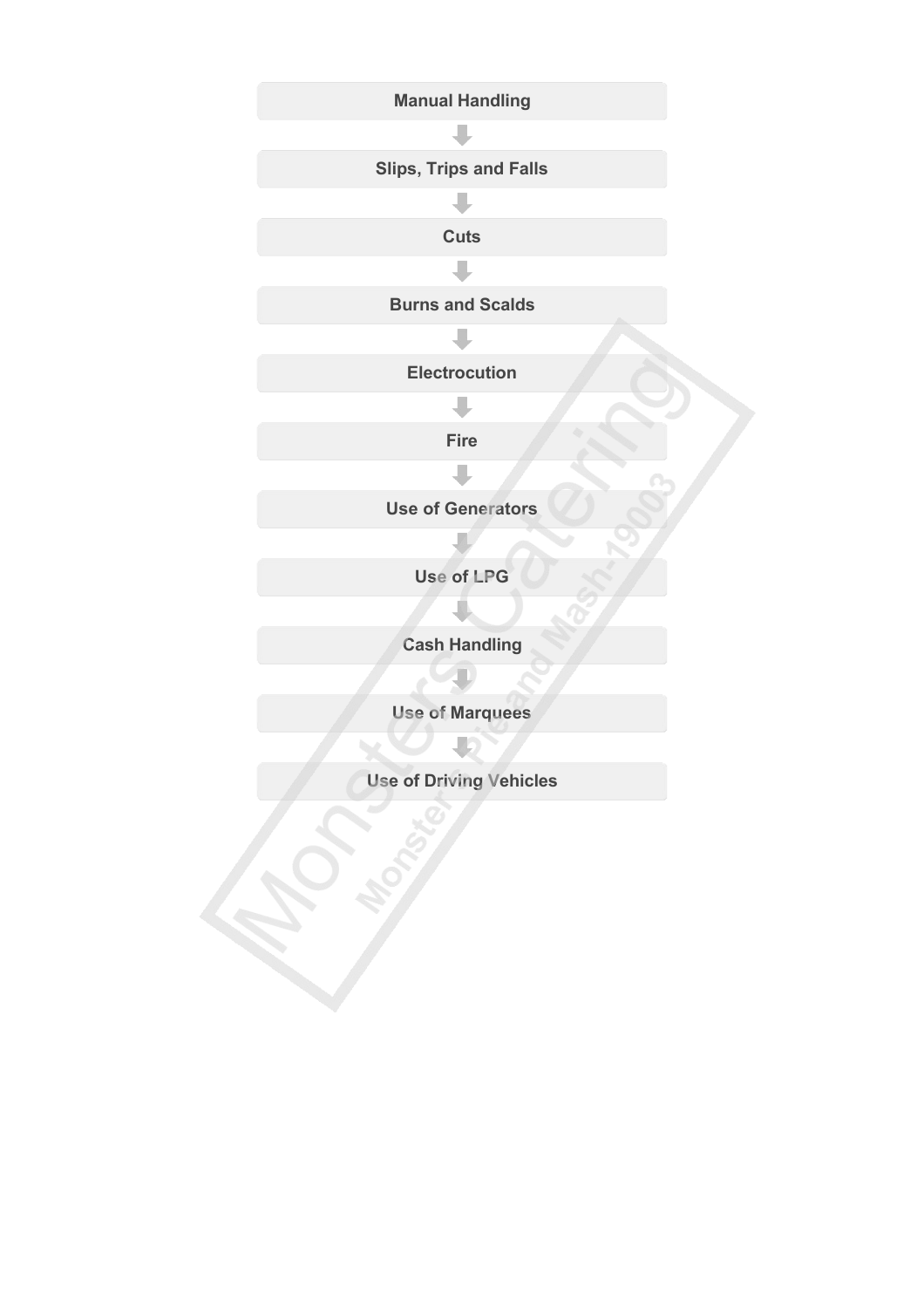# **Manual Handling**

| <b>Hazard - Manual Handling</b> |                        |                                                               |                                                   |
|---------------------------------|------------------------|---------------------------------------------------------------|---------------------------------------------------|
| Who would be at<br>risk?        | <b>Cause of risk</b>   | How do we control the risk?                                   | Date additional controls<br>completed/implemented |
| Staff.                          | Incorrect posture.     | Provide training in correct lifting.                          |                                                   |
|                                 | Heavy items.           | Correct sizing and weighting of loads.                        |                                                   |
|                                 |                        | Consider substituting with a lighter option.                  |                                                   |
|                                 |                        | Train staff in team working for moving heavy items.           |                                                   |
|                                 |                        | Provide handling aids such as sack trucks.                    |                                                   |
|                                 | Oversized items.       | Provide appropriate lifting equipment for heavy items.        |                                                   |
|                                 |                        | Consider substituting with a smaller option.                  |                                                   |
|                                 |                        | Train staff in team working for moving awkward items.         |                                                   |
|                                 |                        | Provide handling aids such as sack trucks.                    |                                                   |
|                                 | Cramped<br>conditions. | Ensure adequate space is available to safely access<br>stock. |                                                   |
|                                 |                        |                                                               |                                                   |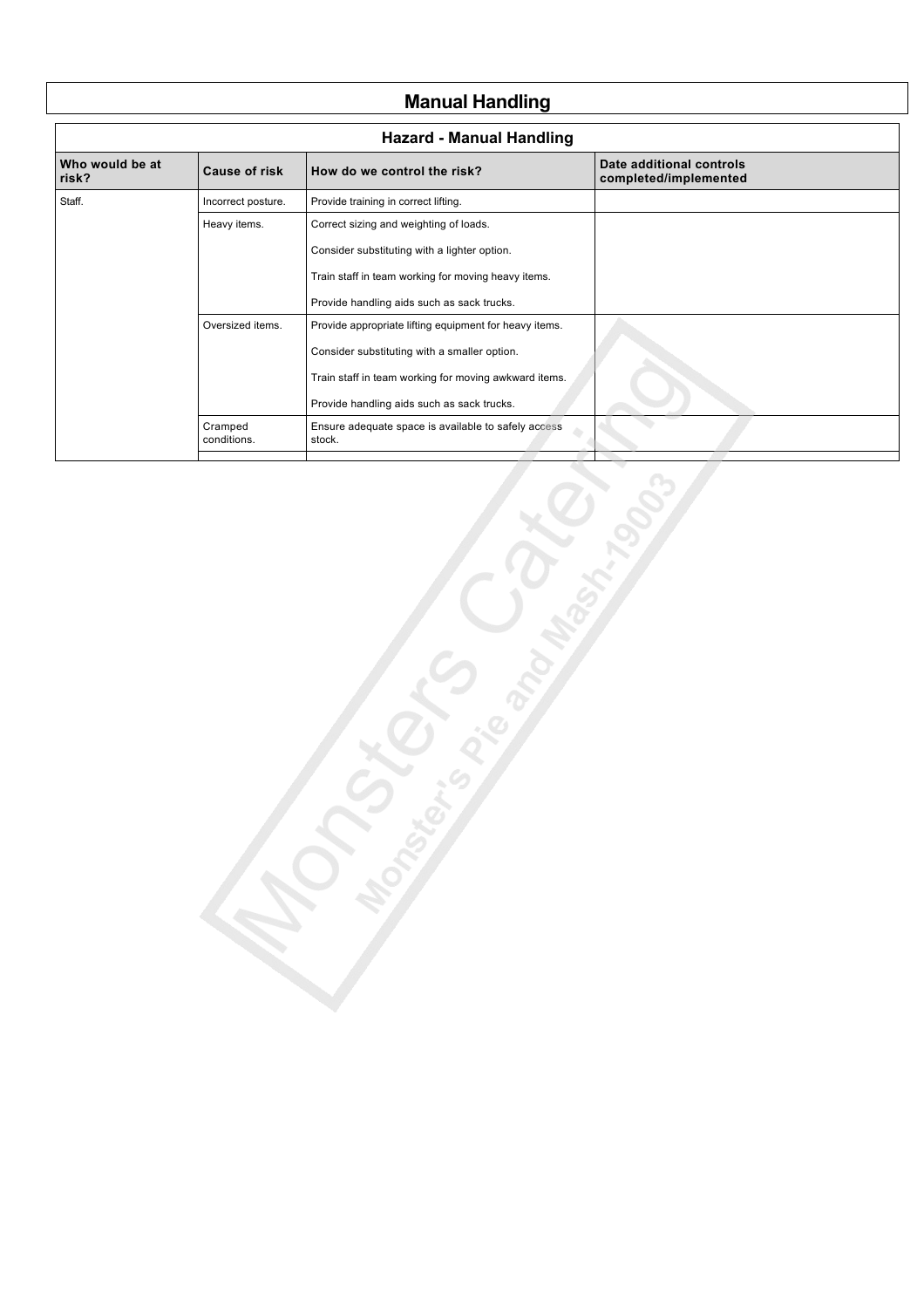# **Slips, Trips and Falls**

| Who would be at<br>risk? | <b>Cause of risk</b>                          | How do we control the risk?                                             | Date additional controls<br>completed/implemented |
|--------------------------|-----------------------------------------------|-------------------------------------------------------------------------|---------------------------------------------------|
| Staff.                   |                                               |                                                                         |                                                   |
| Public.                  | Poor or insufficient cleaning of<br>floors.   | Cleaning up spillages immediately.                                      |                                                   |
| Contractors.             |                                               | Consider using slip-resistant flooring.                                 |                                                   |
|                          |                                               | Regularly review your cleaning schedule.                                |                                                   |
|                          |                                               | Use footwear with good grip.                                            |                                                   |
|                          | Trailing cables.                              | Cover and secure trailing cables.                                       |                                                   |
|                          |                                               | Do not site cables across walkways.                                     |                                                   |
|                          | Items left on floors.                         | Make sure used packaging is broken down and stored in<br>the bin area.  |                                                   |
|                          | Equipment or supplies not stored<br>properly. | Ensure equipment and supplies are not left on floor.                    |                                                   |
|                          | Marquee guy ropes.                            | Ensure that guy ropes are clearly identified using<br>fluorescent rope. |                                                   |
|                          |                                               | Check ropes and their condition every day, prior to<br>operation.       |                                                   |
|                          | Poor lighting.                                | Provide good lighting everywhere including storage areas.               |                                                   |
|                          | Equipment faults.                             | Ensure equipment faults leading to leaks are reported<br>promptly.      |                                                   |
|                          | Change of level.                              | Provide signs to highlight all changes of level.                        |                                                   |
|                          |                                               | <b>LONGER</b>                                                           |                                                   |

D according to the control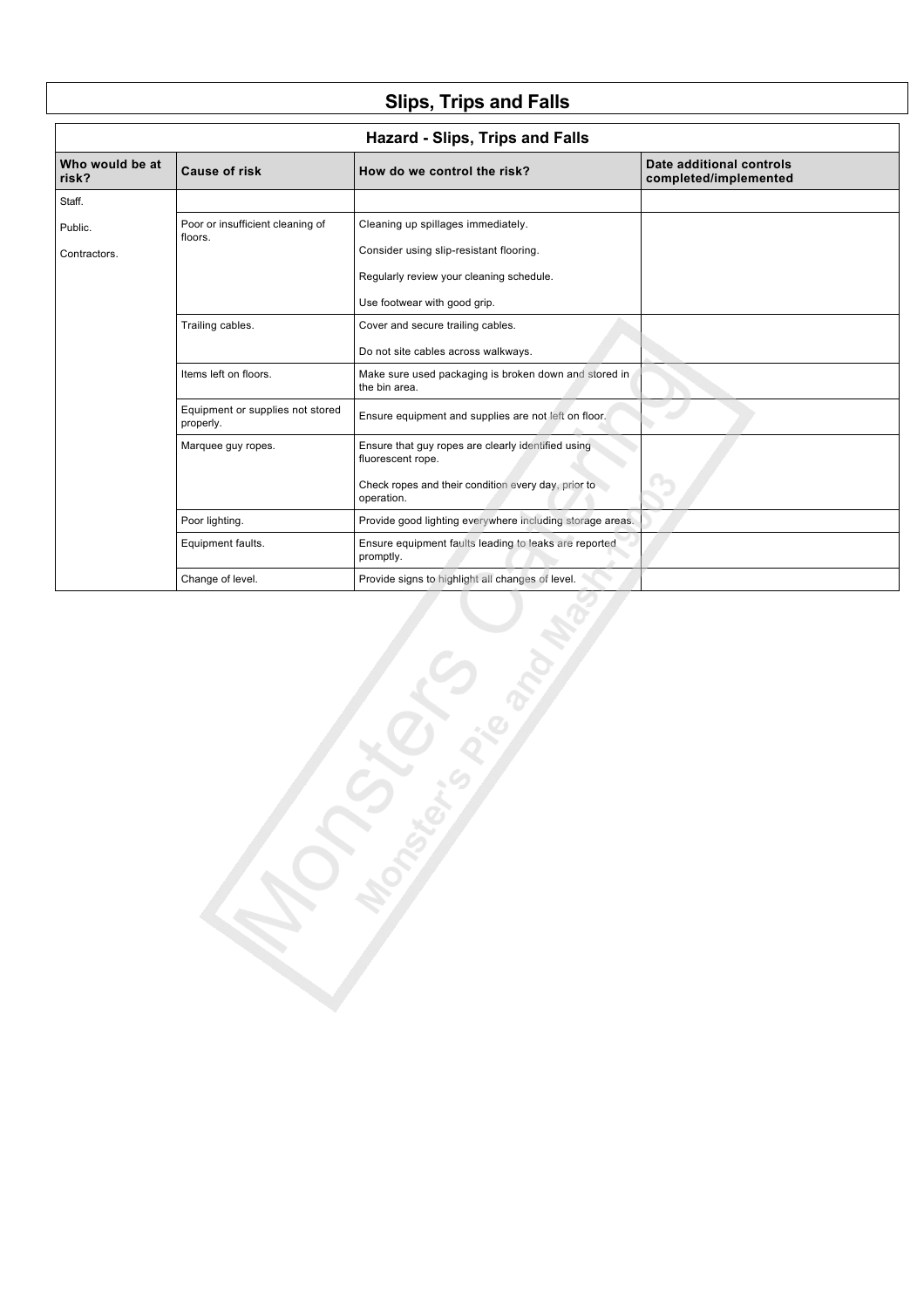### **Cuts**

| Hazard – Cuts                                                       |         |                                                          |                                                |
|---------------------------------------------------------------------|---------|----------------------------------------------------------|------------------------------------------------|
| Who would be at risk?   Cause of risk   How do we control the risk? |         |                                                          | Date additional controls completed/implemented |
| Staff.                                                              |         |                                                          |                                                |
|                                                                     | Knives. | Ensure staff are trained on how to safely handle knives. |                                                |
|                                                                     |         | Make sure knives are suitably stored when not in use.    |                                                |
|                                                                     |         | Ensure no open toe shoes are worn by staff.              |                                                |

omer Grandway City

 $\mathcal{S}_{\mathcal{S}}$ 

**CONSTRUCTION SECTION**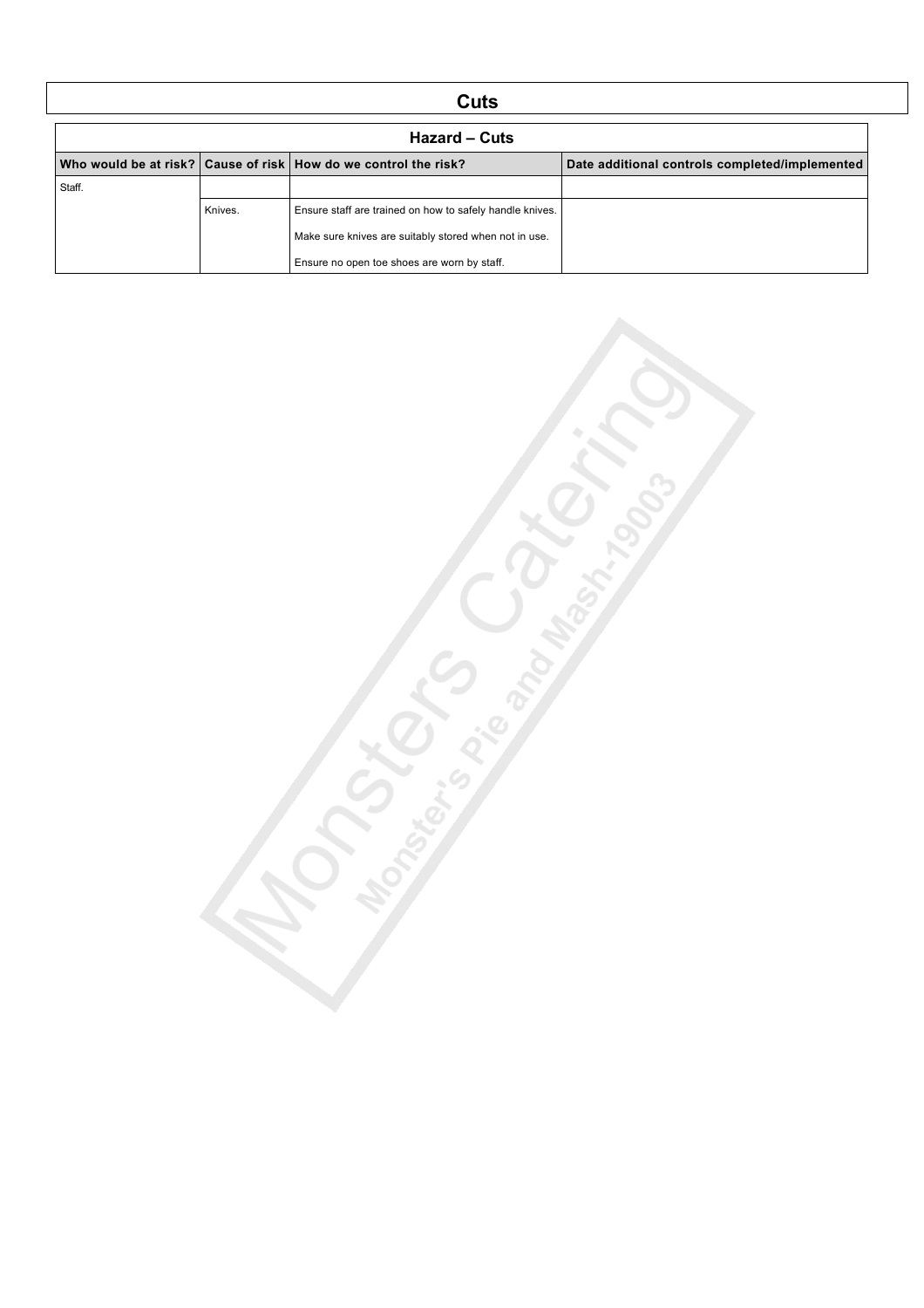### **Burns and Scalds**

| <b>Hazard - Burns and Scalds</b> |                                                                                                                 |                                                                                                     |                                                   |
|----------------------------------|-----------------------------------------------------------------------------------------------------------------|-----------------------------------------------------------------------------------------------------|---------------------------------------------------|
| Who would be at<br>risk?         | <b>Cause of risk</b>                                                                                            | How do we control the risk?                                                                         | Date additional controls<br>completed/implemented |
| Staff.                           | Contact with hot surfaces.                                                                                      | Provide adequate protective clothing and gloves.                                                    |                                                   |
| Customers.                       | Contact with steam and<br>Train staff in the operation of all equipment producing heat or steam.<br>hot fluids. |                                                                                                     |                                                   |
|                                  |                                                                                                                 |                                                                                                     |                                                   |
|                                  | Spillage of hot liquids.                                                                                        | Make sure the workspace is sufficiently unobstructed.                                               |                                                   |
|                                  |                                                                                                                 | Display signs wherever there are hot liquids.                                                       |                                                   |
|                                  | Inappropriate equipment.                                                                                        | Ensure suitable utensils are available.                                                             |                                                   |
|                                  |                                                                                                                 | Make sure the site checklist with all required equipment is available<br>prior to leaving for site. |                                                   |

Censor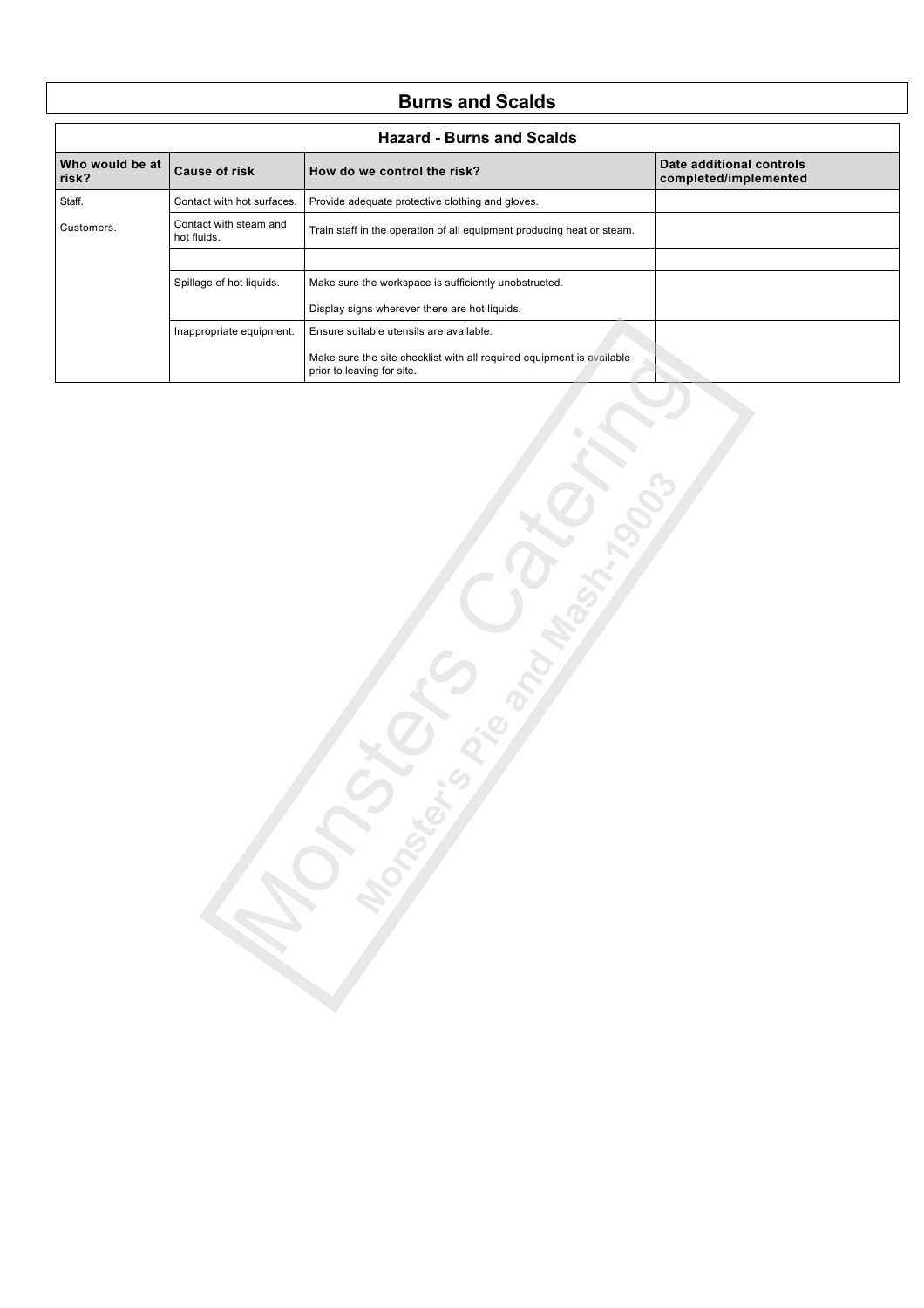#### **Electrocution**

| <b>Hazard - Electrocution</b> |                              |                                                                                                                         |                                                   |
|-------------------------------|------------------------------|-------------------------------------------------------------------------------------------------------------------------|---------------------------------------------------|
| Who would be<br>at risk?      | <b>Cause of risk</b>         | How do we control the risk?                                                                                             | Date additional controls<br>completed/implemented |
| Staff.                        | Poor plug wiring.            | Visual checks of plug condition by nominated staff.                                                                     |                                                   |
| Customers.                    |                              | Keep equipment maintenance records.                                                                                     |                                                   |
|                               | Incorrect use of generators. | Suitably trained person only to handle generators.                                                                      |                                                   |
|                               | Water.                       | Keep electrical sockets and equipment away from areas where they are at risk of<br>coming into contact with water.      |                                                   |
|                               |                              | Install residual current devices (RCDs).                                                                                |                                                   |
|                               |                              | Train staff on the location of the fuse box and how to safely shut off electricity.                                     |                                                   |
|                               | Handling plugs or cables     | Staff training.                                                                                                         |                                                   |
|                               | with wet hands.              | Provide warning notices to remind staff.                                                                                |                                                   |
|                               | Faulty equipment.            | Regular visual checks of equipment by nominated staff.                                                                  |                                                   |
|                               |                              | Regular PAT test on appliances at intervals dependent on equipment (this must<br>be determined and stated by business). |                                                   |
|                               |                              | Train staff to check equipment before use and to report any defects immediately.                                        |                                                   |
|                               |                              | Remove and isolate faulty appliances from area immediately.                                                             |                                                   |
|                               |                              | Diarise review dates based on an electrician's advice on how often equipment<br>should be inspected and tested.         |                                                   |
|                               |                              |                                                                                                                         |                                                   |

D afew and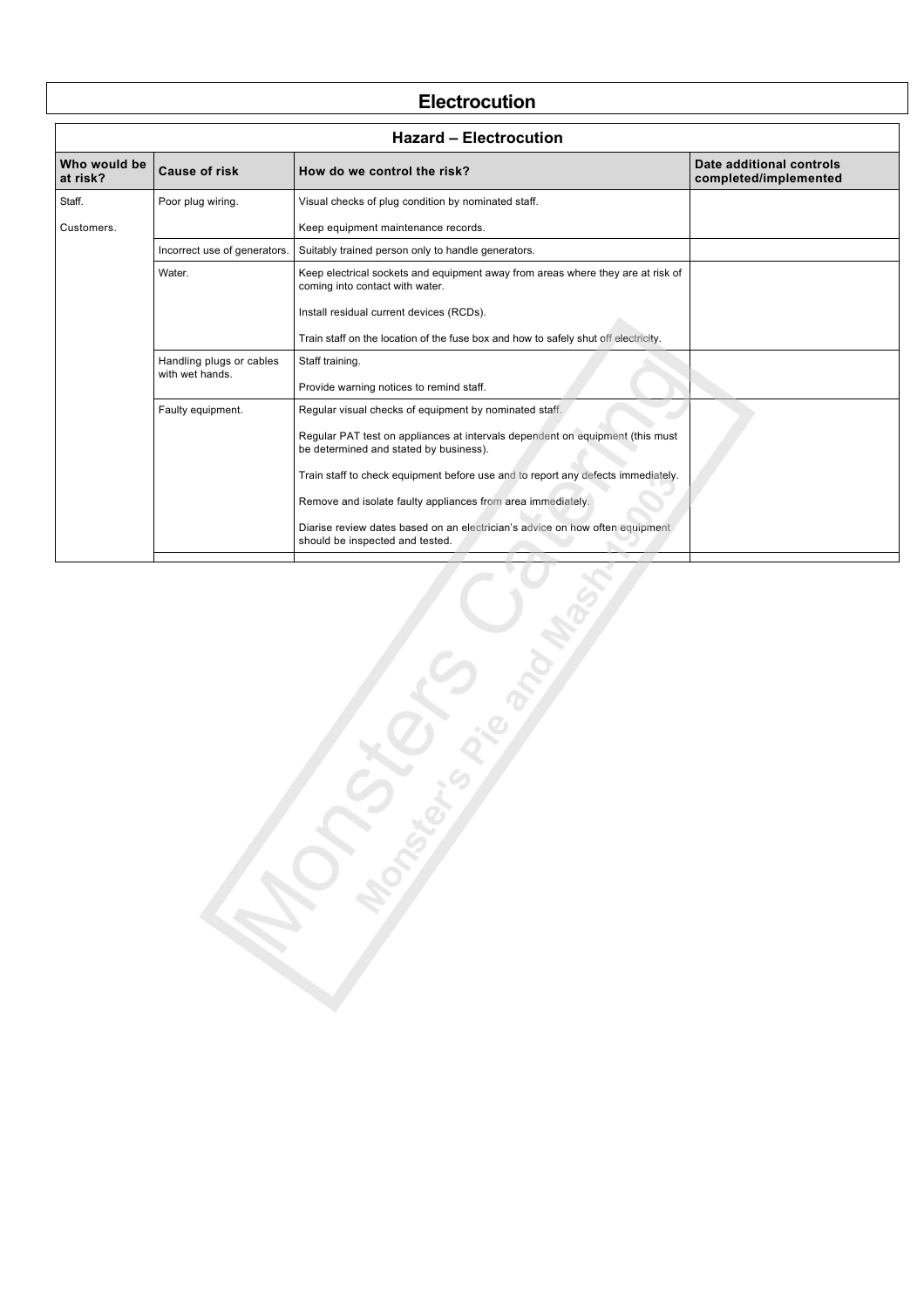| <b>Hazard - Fire</b>     |                                                        |                                                                                                      |                                                   |
|--------------------------|--------------------------------------------------------|------------------------------------------------------------------------------------------------------|---------------------------------------------------|
| Who would be<br>at risk? | <b>Cause of risk</b>                                   | How do we control the risk?                                                                          | Date additional controls<br>completed/implemented |
| Staff.                   | Electrical installation.                               | Have all electrical equipment PAT tested.                                                            |                                                   |
| Public.                  |                                                        | Have your installation certified by a competent person.                                              |                                                   |
| Contractors.             |                                                        | Diarise your electrical testing programme.                                                           |                                                   |
| Property.                | Equipment being too close to<br>flammable materials.   | Install wind / splash guards.                                                                        |                                                   |
|                          |                                                        | Keep appliances 300mm from flammable vertical surfaces.                                              |                                                   |
|                          |                                                        | Complete visual checks.                                                                              |                                                   |
|                          |                                                        |                                                                                                      |                                                   |
|                          | Equipment not being cleaned or<br>serviced adequately. | Keep an equipment cleaning and maintenance records and<br>diarise regular maintenance.               |                                                   |
|                          | Gas leaks.                                             | Obtain a gas safety record and check by a suitably qualified Gas<br>Safe engineer at least annually. |                                                   |
|                          |                                                        | Provide staff training on what to do in case of a leak.                                              |                                                   |
|                          | Incorrect, out of date firefighting<br>equipment.      | Ensure the correct equipment is available and clearly marked.                                        |                                                   |
|                          |                                                        | Ensure firefighting equipment is serviced regularly.                                                 |                                                   |
|                          |                                                        | Diarise the annual inspection date and keep records.                                                 |                                                   |
|                          | Lack of sufficient firefighting                        | Ensure at least one person with adequate training is always on site.                                 |                                                   |
|                          | equipment training.                                    | Keep training records up to date and assess needs.                                                   |                                                   |
|                          | Use of non-fire retardant materials.                   | Ensure all materials including linings are fire retardant.                                           |                                                   |
|                          |                                                        | If the item came with a certificate, keep a copy of it.                                              |                                                   |

**Fire**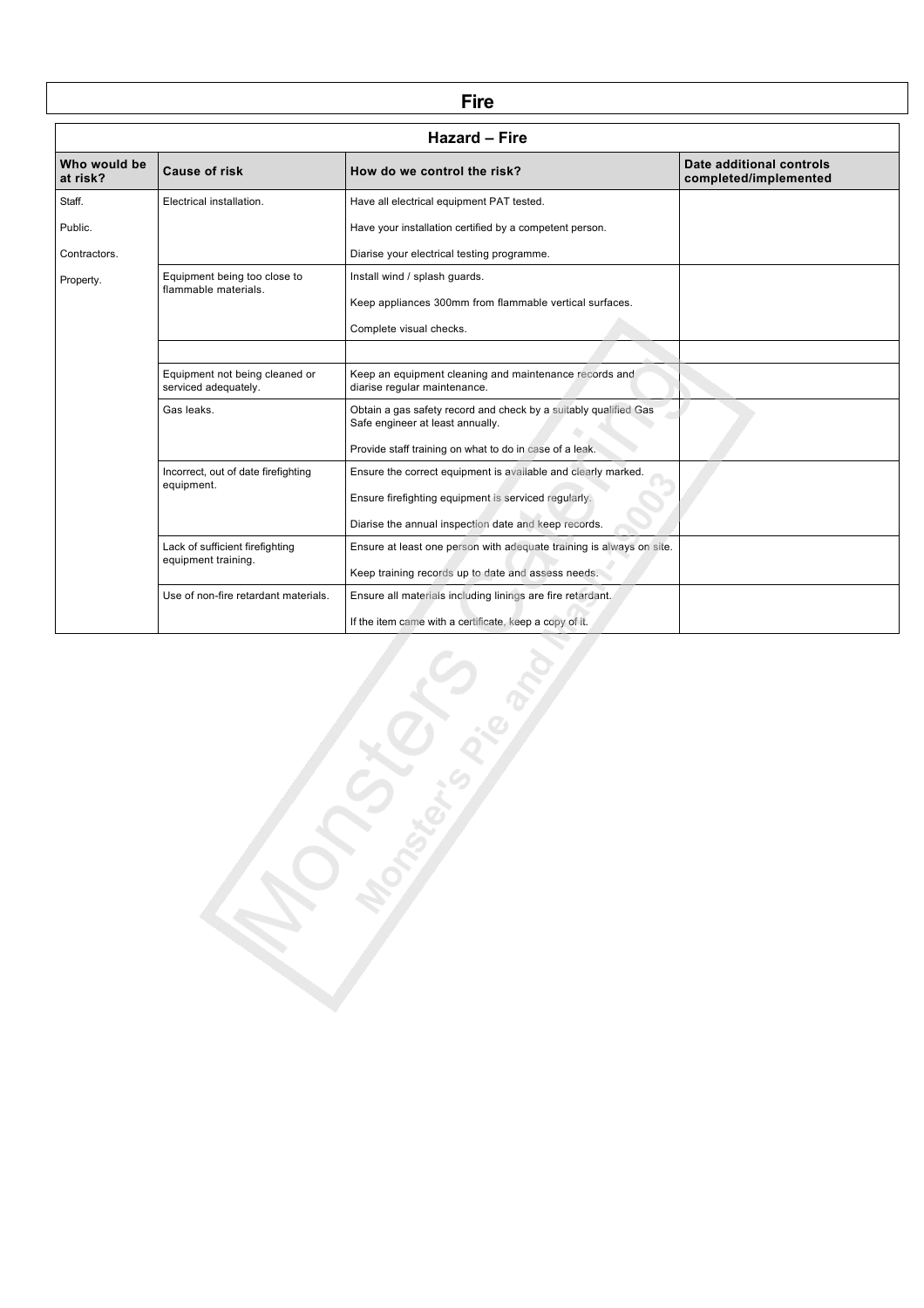#### **Use of Generators**

| <b>Hazard - Generators</b> |                                    |                                                                                           |                                                   |
|----------------------------|------------------------------------|-------------------------------------------------------------------------------------------|---------------------------------------------------|
| Who would be at<br>risk?   | <b>Cause of risk</b>               | How do we control the risk?                                                               | Date additional controls<br>completed/implemented |
| Staff.                     | Refuelling.                        | Never refuel a generator while it is running or hot.                                      |                                                   |
| Public.                    |                                    | Do not keep excessive amounts of fuel on site.                                            |                                                   |
|                            |                                    | Store fuel away from public access and direct heat or sunlight.                           |                                                   |
|                            |                                    | Do not store combustible materials near the generator.                                    |                                                   |
|                            |                                    | Only allow nominated, trained staff to undertake refuelling.                              |                                                   |
|                            | Poor or inadequate<br>maintenance. | Ensure regular maintenance and servicing according to<br>the manufacturer's instructions. |                                                   |
|                            |                                    | Isolate and do not use damaged or faulty generator(s).                                    |                                                   |
|                            |                                    | Keep equipment records and diarise service intervals.                                     |                                                   |

Engineering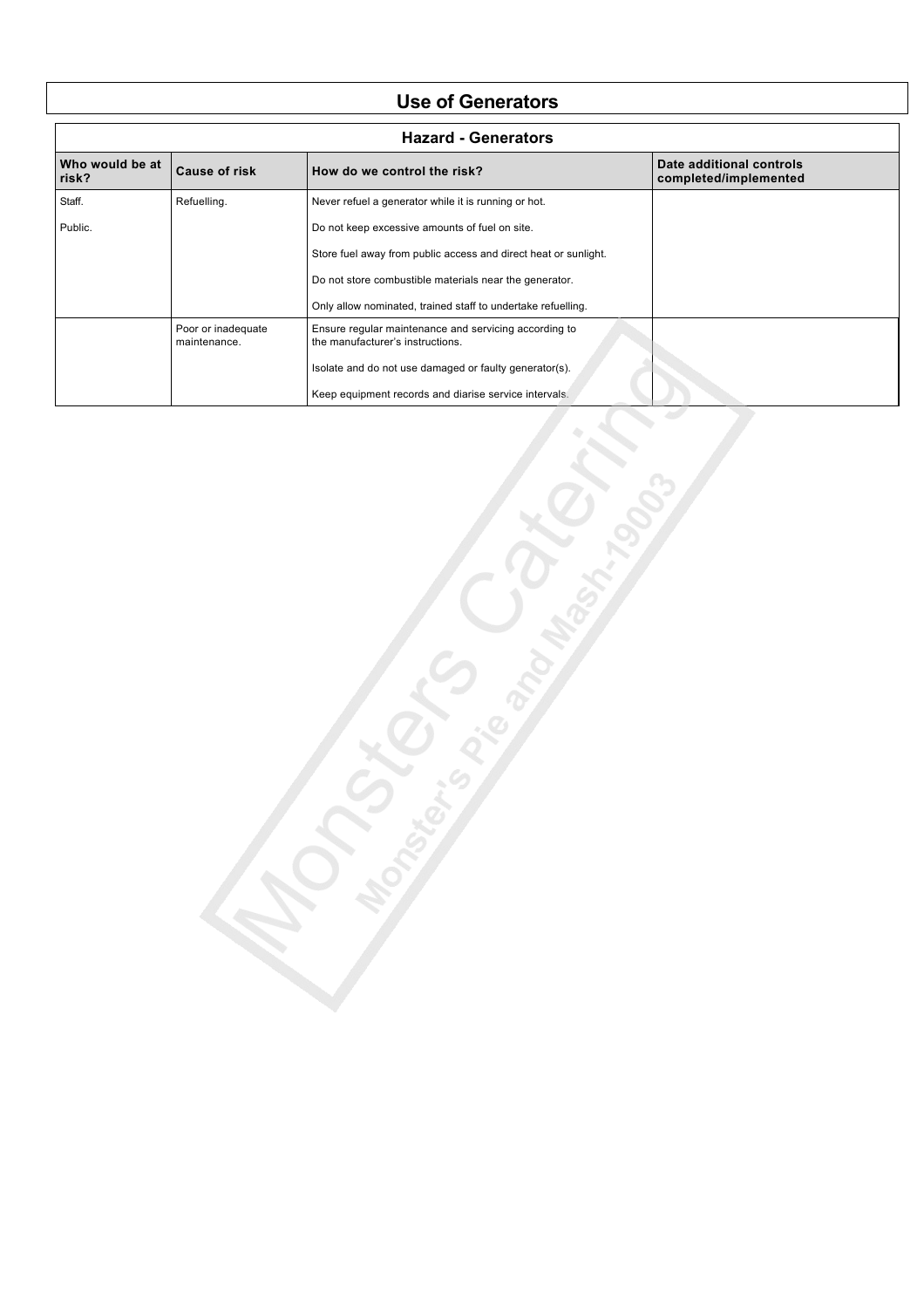# **Use of LPG**

|                          | <b>Hazard - LPG</b>                             |                                                                                                                                                                                                                         |                                                   |  |
|--------------------------|-------------------------------------------------|-------------------------------------------------------------------------------------------------------------------------------------------------------------------------------------------------------------------------|---------------------------------------------------|--|
| Who would be<br>at risk? | <b>Cause of risk</b>                            | How do we control the risk?                                                                                                                                                                                             | Date additional controls<br>completed/implemented |  |
| Staff.<br>Public.        | Improper use or connection<br>of gas cylinders. | Use correct equipment that is designed for use with LPG installations and<br>equipment.<br>Diarise a review date based on a qualified engineer's advice on how often<br>equipment should be inspected and tested.       |                                                   |  |
|                          | Not having gas safety shut<br>off valves.       | Properly label the emergency shut off valve, providing signage to help staff<br>locate it.<br>Train staff in its use.                                                                                                   |                                                   |  |
|                          | An excessive amount of<br>cylinders.            | Bring only the required amount of cylinders to run the equipment and the same in<br>reserve.                                                                                                                            |                                                   |  |
|                          | Inappropriate storage of<br>cylinders.          | Store cylinders away from heat sources.<br>Secure cylinders in an upright position.<br>Store cylinders in such a way to minimise risk of tampering (you'll need to work<br>out how to do this for your business needs). |                                                   |  |

reader of the origin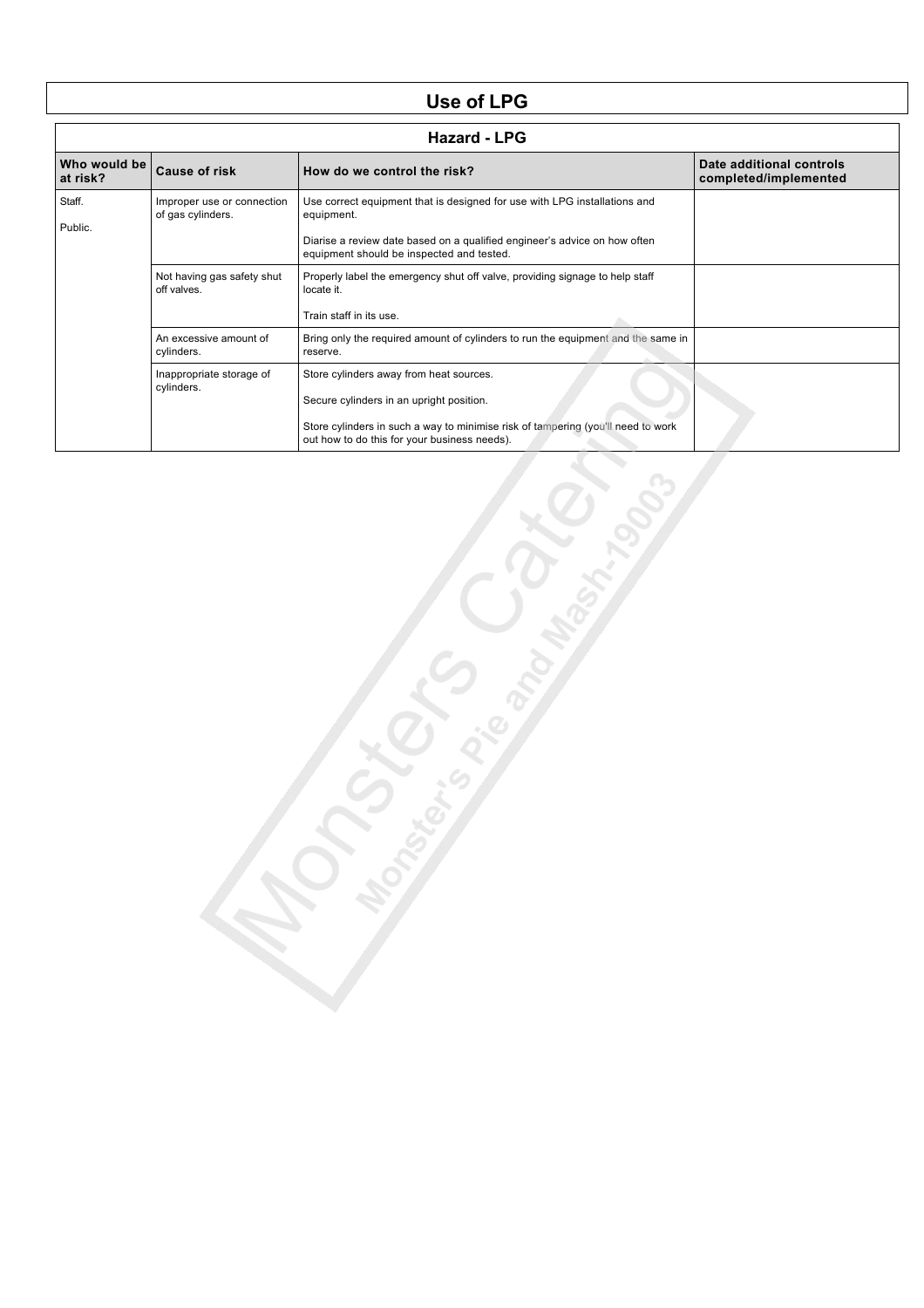# **Cash Handling**

| <b>Hazard - Cash Handling</b> |                  |                                                                      |                                                   |
|-------------------------------|------------------|----------------------------------------------------------------------|---------------------------------------------------|
| Who would be at<br>risk?      | Cause of<br>risk | How do we control the risk?                                          | Date additional controls<br>completed/implemented |
| Staff.                        | Theft.           | Hold cash in a register (or similar), and away from public<br>reach. |                                                   |
|                               |                  | Remove cash to a secure place on a regular basis.                    |                                                   |

**U**<br>Control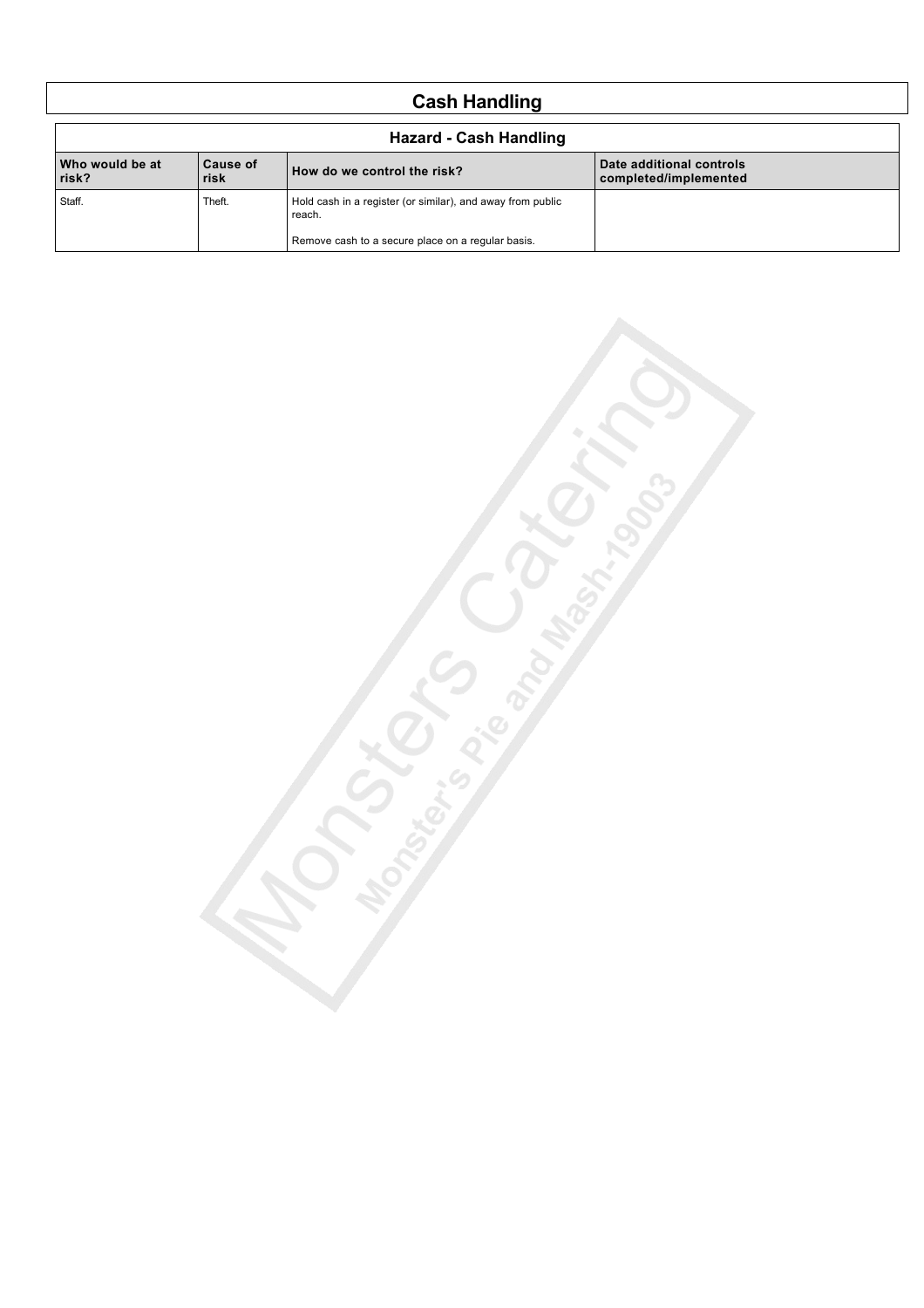# **Use of Marquees**

| <b>Hazard - Marquees</b> |                                                                     |                                                                                                                                                                     |                                                   |  |
|--------------------------|---------------------------------------------------------------------|---------------------------------------------------------------------------------------------------------------------------------------------------------------------|---------------------------------------------------|--|
| Who would<br>be at risk? | <b>Cause of risk</b>                                                | How do we control the risk?                                                                                                                                         | Date additional controls<br>completed/implemented |  |
| Staff.                   | Uneven site.                                                        | Survey site prior to arrival.                                                                                                                                       |                                                   |  |
| Public.                  | Untrained marquee<br>erection team.                                 | Ensure all staff are suitably trained.                                                                                                                              |                                                   |  |
|                          | Bad weather.                                                        | Get a recent weather report and put appropriate measures in place to mitigate against poor<br>weather. E.g. Provide extra ballast/pegs to account for strong winds. |                                                   |  |
|                          | Ensure that the structure will stand when closed up in strong wind. |                                                                                                                                                                     |                                                   |  |
|                          | Do not take part in the event if conditions are unsafe.             |                                                                                                                                                                     |                                                   |  |
|                          | Use of non-fire<br>retardant materials.                             | Ensure all materials including linings are fire retardant.                                                                                                          |                                                   |  |

Sich Congress.